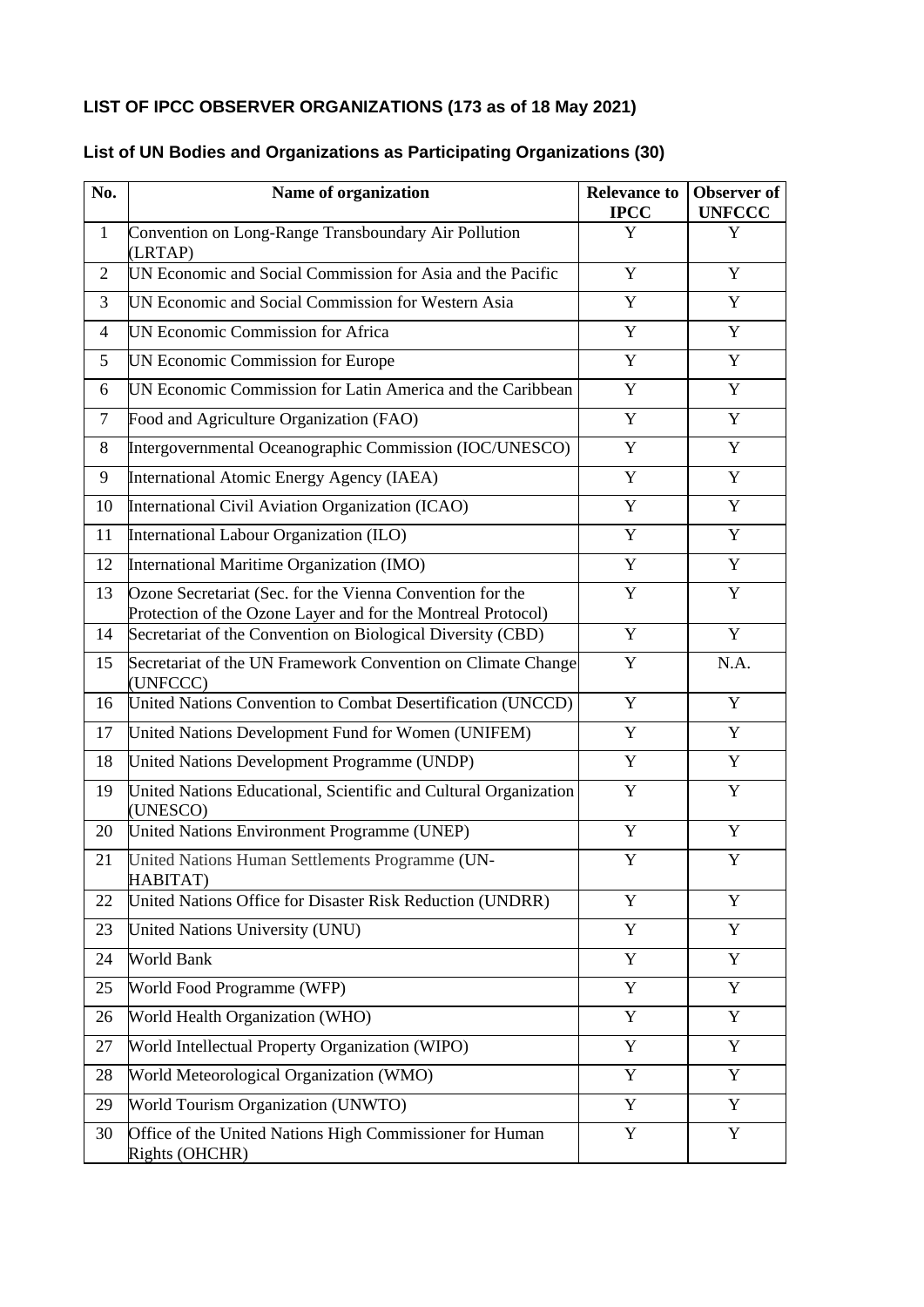| No.            | Name of organization                                                                                   | <b>Relevance to</b><br><b>IPCC</b> | <b>Observer</b> of<br><b>UNFCCC</b> |  |  |  |  |
|----------------|--------------------------------------------------------------------------------------------------------|------------------------------------|-------------------------------------|--|--|--|--|
|                | <b>IGOs</b>                                                                                            |                                    |                                     |  |  |  |  |
| $\mathbf{1}$   | African, Caribbean and Pacific Group of States (ACP<br>Group)                                          | $\mathbf Y$                        | Y                                   |  |  |  |  |
| $\overline{2}$ | African Center of Meteorological Applications to<br>Development (ACMAD)                                | Y                                  | Y                                   |  |  |  |  |
| 3              | <b>African Union Commission (AUC)</b>                                                                  | Y                                  | Y                                   |  |  |  |  |
| $\overline{4}$ | Economic Cooperation Organization (ECO)                                                                | $\mathbf Y$                        | Y                                   |  |  |  |  |
| 5              | European Space Agency (ESA)                                                                            | $\mathbf Y$                        | Y                                   |  |  |  |  |
| 6              | European Union (EU)                                                                                    | $\mathbf Y$                        | ${\rm Y^*}$                         |  |  |  |  |
| $\overline{7}$ | Global Research Alliance on Agricultural Greenhouse Gases<br>(GRA)                                     | Y                                  | ${\bf N}$                           |  |  |  |  |
| 8              | Green Climate Fund (GCF)                                                                               | $\mathbf Y$                        | N.A.                                |  |  |  |  |
| 9              | Group on Earth Observations (GEO)                                                                      | $\mathbf Y$                        | Y                                   |  |  |  |  |
| 10             | Inter-American Institute for Global Change Research (IAI)                                              | Y                                  | Y                                   |  |  |  |  |
| 11             | <b>Integrated Carbon Observation System European Research</b><br>Infrastructure Consortium (ICOS ERIC) | Y                                  |                                     |  |  |  |  |
| 12             | Intergovernmental Science-Policy Platform on Biodiversity<br>and Ecosystem Services (IPBES)            | $\mathbf Y$                        | Y                                   |  |  |  |  |
| 13             | Intergovernmental Technical Panel on Soils (ITPS)                                                      | $\mathbf Y$                        | $\mathbf N$                         |  |  |  |  |
| 14             | International Centre for Integrated Mountain Development<br>(ICIMOD)                                   | $\mathbf Y$                        | Y                                   |  |  |  |  |
| 15             | International Energy Agency (IEA)                                                                      | Y                                  | Y                                   |  |  |  |  |
| 16             | International Federation of Red Cross and Red Crescent<br>Societies (IFRC)                             | Y                                  | Y                                   |  |  |  |  |
| 17             | International Organization for Migration (IOM)                                                         | $\mathbf Y$                        | Y                                   |  |  |  |  |
| 18             | International Tropical Timber Organization (ITTO)                                                      | Y                                  | Y                                   |  |  |  |  |
| 19             | International Union for Conservation of Nature and Natural<br>Resources (IUCN)                         | Y                                  | Y                                   |  |  |  |  |
| 20             | Organization for Economic Co-operation and Development<br>(OECD)                                       | Y                                  | Y                                   |  |  |  |  |
| 21             | Organization of Petroleum Exporting Countries (OPEC)                                                   | Y                                  | Y                                   |  |  |  |  |
| 22             | Pacific Community                                                                                      | Y                                  | $\mathbf N$                         |  |  |  |  |
| 23             | Preparatory Commission for the International Renewable<br>Energy Agency (IRENA)                        | Y                                  | $\mathbf N$                         |  |  |  |  |
| 24             | South Centre                                                                                           | Y                                  | Y                                   |  |  |  |  |
| 25             | South Pacific Regional Environment Programme (SPREP)                                                   | Y                                  | Y                                   |  |  |  |  |
| 26             | The Ramsar Convention Bureau                                                                           | $\mathbf Y$                        | $\mathbf Y$                         |  |  |  |  |

# **List of IPCC Observer Organizations - IGO's (26)**

\* Party to UNFCCC and Kyoto Protocol

Page Break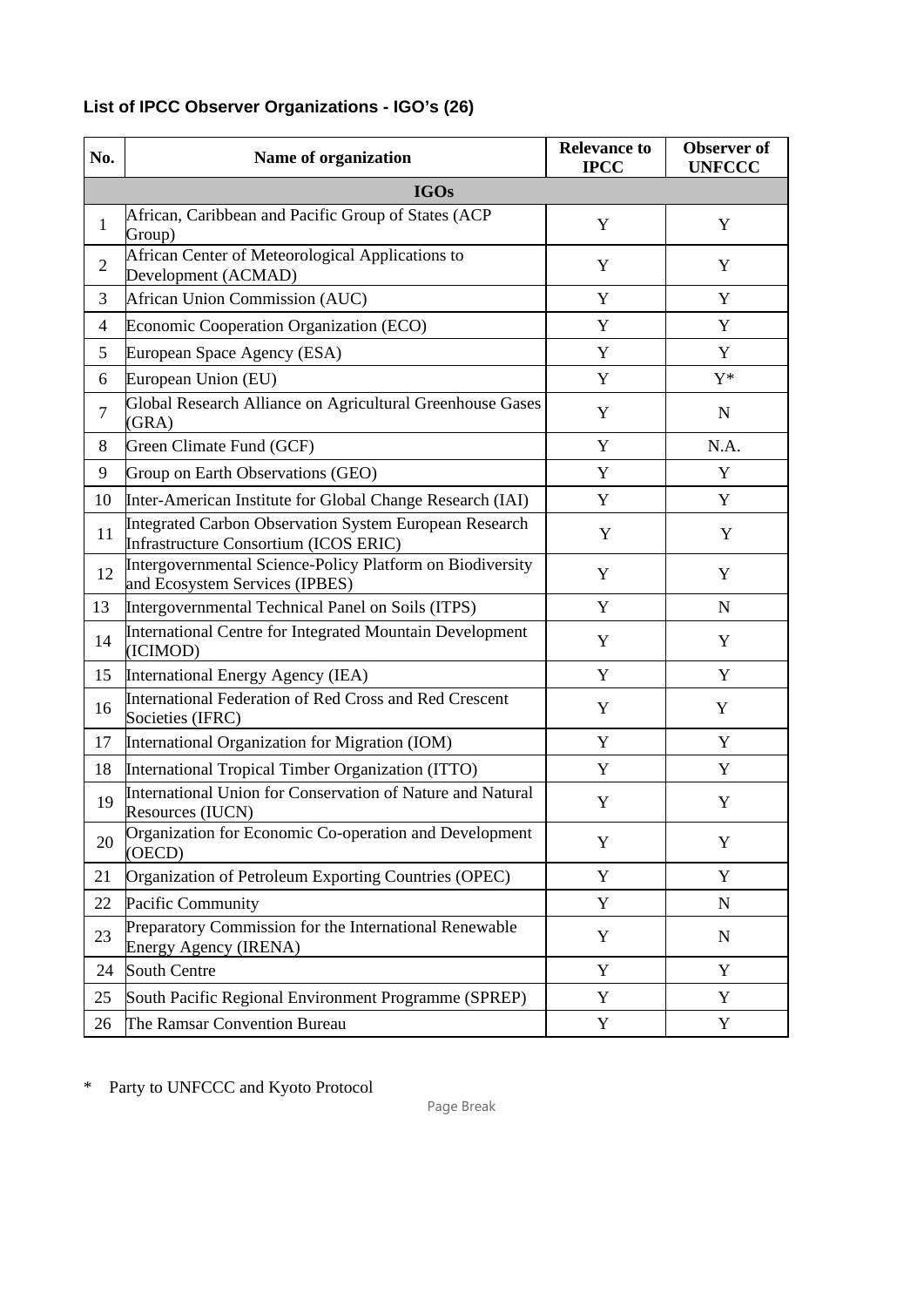# **List of IPCC Observer Organizations - NGOs (116)**

| No.            | Name of organization                                                                  | to IPCC     | <b>Relevance Observer of</b><br><b>UNFCCC</b> |  |  |  |
|----------------|---------------------------------------------------------------------------------------|-------------|-----------------------------------------------|--|--|--|
|                | <b>NGOs</b>                                                                           |             |                                               |  |  |  |
| $\mathbf{1}$   | Action Jeunesse pour le Développement (AJED-Congo)                                    | Y           | Y                                             |  |  |  |
| $\overline{2}$ | African Academy of Sciences (AAS)                                                     | Y           | $\mathbf N$                                   |  |  |  |
| 3              | African Network for a Climate Community (ANCC)                                        | $\mathbf Y$ | Y                                             |  |  |  |
| $\overline{4}$ | Alliance for Responsible Atmospheric Policy                                           | Y           | Y                                             |  |  |  |
| 5              | American Psychological Association (APA)                                              | Y           | ${\bf N}$                                     |  |  |  |
| 6              | Associaton Carré Geo & Environment<br>(Cameroon)                                      | Y           | Y                                             |  |  |  |
| $\tau$         | C40 Cities Climate Leadership Group                                                   | Y           | Y                                             |  |  |  |
| 8              | Campaign for a Hydrogen Economy (UK)                                                  | Y           | Y                                             |  |  |  |
| 9              | <b>Canadian Nuclear Association</b>                                                   | Y           | Y                                             |  |  |  |
| 10             | <b>CARE</b> International (Denmark)                                                   | Y           | Y                                             |  |  |  |
| 11             | Caribbean Community Climate Change Centre (CCCCC)                                     | Y           | Y                                             |  |  |  |
| 12             | Carnegie Council                                                                      | Y           | ${\bf N}$                                     |  |  |  |
| 13             | Center for International Forestry Research (CIFOR)                                    | Y           | Y                                             |  |  |  |
| 14             | Climate Action Network – Europe (CAN-Europe)                                          | Y           | Y                                             |  |  |  |
| 15             | Climate Action Network - International (CAN-I)                                        | Y           | Y                                             |  |  |  |
| 16             | Climate Alliance                                                                      | Y           | Y                                             |  |  |  |
| 17             | Climate and Clean Air Coalition (CCAC)                                                | Y           | Y                                             |  |  |  |
| 18             | Centre for International Studies, Cambridge University (UK)                           | Y           | Y                                             |  |  |  |
| 19             | <b>CICERO Center for International Climate and Environmental Research</b><br>(Norway) | Y           | Y                                             |  |  |  |
| 20             | College of the Atlantic (UK)                                                          | Y           | Y                                             |  |  |  |
| 21             | Consortium of International Agricultural Research Centers<br>(CGIAR)                  | Y           | Y                                             |  |  |  |
| 22             | Dalit Welfare Association (Nepal)                                                     | Y           | Y                                             |  |  |  |
| 23             | <b>Ecology Center</b>                                                                 | Y           | Y                                             |  |  |  |
| 24             | <b>Energy Research Austria</b>                                                        | Y           | Y                                             |  |  |  |
| 25             | Environmental Defense (USA)                                                           | Y           | Y                                             |  |  |  |
| 26             | <b>Environmental Investigation Agency (EIA)</b>                                       | Y           | Y                                             |  |  |  |
| 27             | ETC Group (Action Group on Erosion, Technology and Concentration)                     | Y           | Y                                             |  |  |  |
| 28             | European Association of Environmental and Resource Economists<br>(EAERE)              | Y           | Y                                             |  |  |  |
| 29             | <b>European Climate Foundation (ECF)</b>                                              | Y           | Y                                             |  |  |  |
| 30             | <b>European Marine Board</b>                                                          | Y           | N                                             |  |  |  |
| 31             | Food and Water Watch                                                                  | Y           | Y                                             |  |  |  |
| 32             | Friends World Committee for Consultation (FWCC)                                       | Y           | Y                                             |  |  |  |
| 33             | <b>Future Earth International</b>                                                     | Y           | $\mathbf N$                                   |  |  |  |
| 34             | Gender CC - Women for Climate Justice                                                 | Y           | Y                                             |  |  |  |
| 35             | <b>GERMANWATCH</b> (Germany)                                                          | Y           | Y                                             |  |  |  |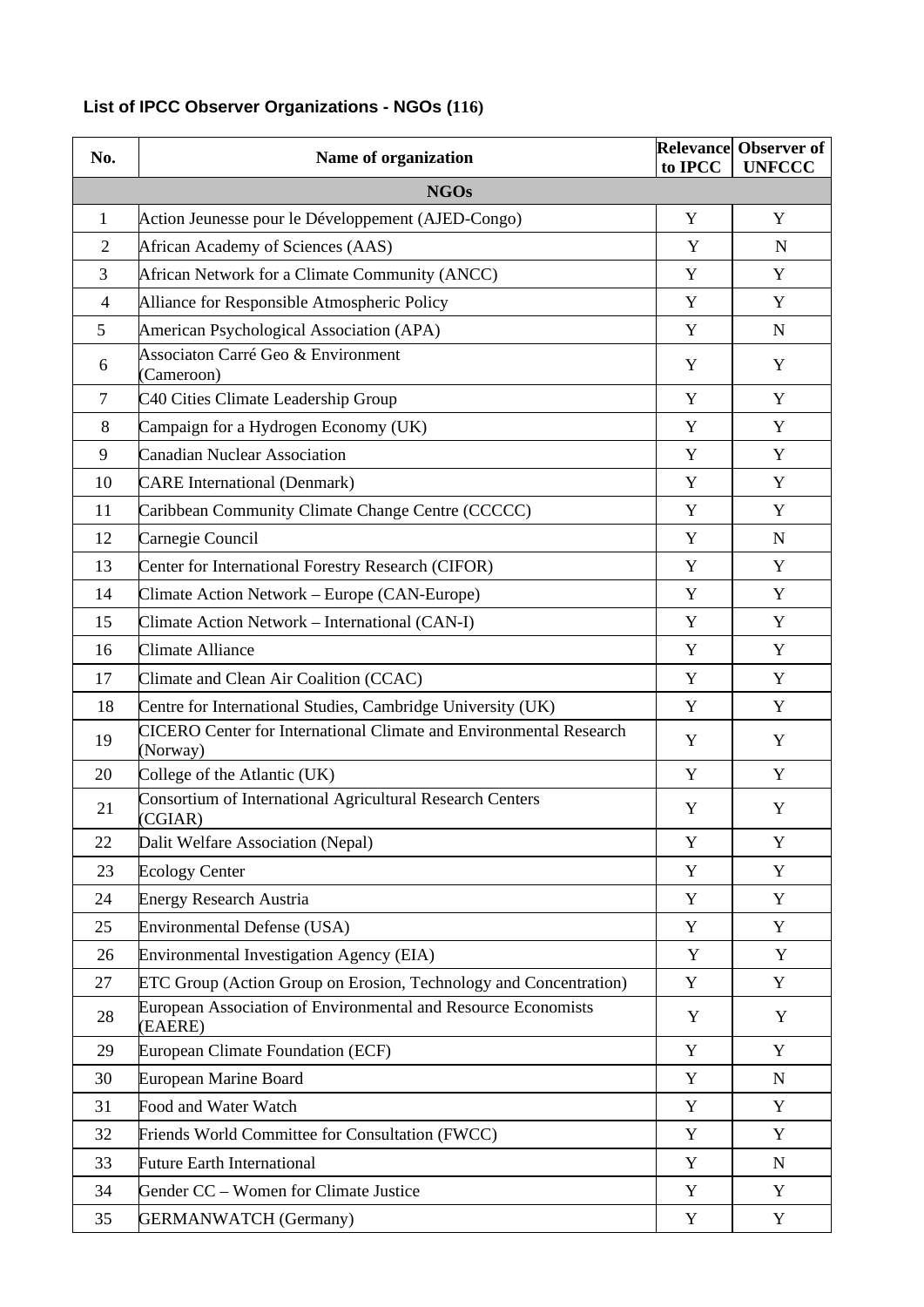| 36 | Global Biodiversity Information Facility (GBIF)                                            | Y           | Y           |
|----|--------------------------------------------------------------------------------------------|-------------|-------------|
| 37 | Global Carbon Capture and Storage (CCS) Institute (Australia)                              | Y           | Y           |
| 38 | Global Change Impact Studies Centre (GCISC)                                                | Y           | $\mathbf N$ |
| 39 | Global Climate Observing System (GCOS)*                                                    | Y           | Y           |
| 40 | Global Wind Energy Council (GWEC)                                                          | Y           | Y           |
| 41 | <b>Green Cross International</b>                                                           | Y           | Y           |
| 42 | GreenFacts (Belgium)                                                                       | Y           | Y           |
| 43 | Greenpeace                                                                                 | Y           | Y           |
| 44 | Greenplanet (India & Canada)                                                               | Y           | Y           |
| 45 | <b>Heinrich Boell Foundation</b>                                                           | Y           | Y           |
| 46 | Humane Society International (HSI)                                                         | Y           | Y           |
| 47 | IEA Greenhouse Gas R&D Programme (IEAGHG)                                                  | Y           | $\mathbf N$ |
| 48 | Imperial College London (UK)                                                               | Y           | Y           |
| 49 | Indian Institute for Human Settlements (IIHS)                                              | Y           | $\mathbf N$ |
| 50 | Institute for Agriculture and Trade Policy (IATP)                                          | Y           | Y           |
| 51 | Institute for Environment and Development Sustainability (IEDS)                            | Y           | Y           |
| 52 | Institute of Energy Policy and Research, Universiti Tenaga Nasional<br>(UNITEN, Malaysia)  | Y           | Y           |
| 53 | Institute of Marine Engineering, Science and Technology (IMarEST)<br>(UK)                  | Y           | N           |
| 54 | Instituto Bem Ambiental (IBAM)                                                             | Y           | $\mathbf N$ |
| 55 | InterAcademy Partnership (IAP)                                                             | Y           | $\mathbf N$ |
| 56 | Intermon Oxfam (on behalf of Oxfam International)                                          | Y           | Y           |
| 57 | International Actuarial Association (IAA)                                                  | Y           | Y           |
| 58 | International Air Transport Association (IATA)                                             | Y           | Y           |
| 59 | International Aluminium Institute (IAI)                                                    | Y           | Y           |
| 60 | International Centre for Trade and Sustainable Development (ICTSD)                         | Y           | Y           |
| 61 | International Chamber of Commerce (ICC)                                                    | Y           | Y           |
| 62 | International Council for Local Environmental Initiatives (ICLEI)                          | Y           | Y           |
| 63 | International Council for Science (ICSU)                                                   | Y           | Y           |
| 64 | International Development Research Centre (IDRC)                                           | Y           | Y           |
| 65 | International Hydropower Association (IHA)                                                 | Y           | Y           |
| 66 | International Institute for Applied Systems Analysis (IIASA)                               | Y           | Y           |
| 67 | International Institute for Environment and Development (IIED)                             | Y           | Y           |
| 68 | <b>International Petroleum Industry Environmental Conservation Association</b><br>(IPIECA) | Y           | Y           |
| 69 | International Policy Network (USA)                                                         | Y           | Y           |
| 70 | International Social Science Council (ISSC)                                                | Y           | Y           |
| 71 | International START Secretariat **                                                         | Y           | ${\bf N}$   |
| 72 | International Union of Geodesy and Geophysics (IUGG)                                       | Y           | Y           |
| 73 | Inuit Circumpolar Council (ICC)                                                            | Y           | Y           |
| 74 | Iuventum (Germany)                                                                         | Y           | Y           |
| 75 | King Abdullah Petroleum Studies and Research Center (KAPSARC)                              | $\mathbf Y$ | $\mathbf Y$ |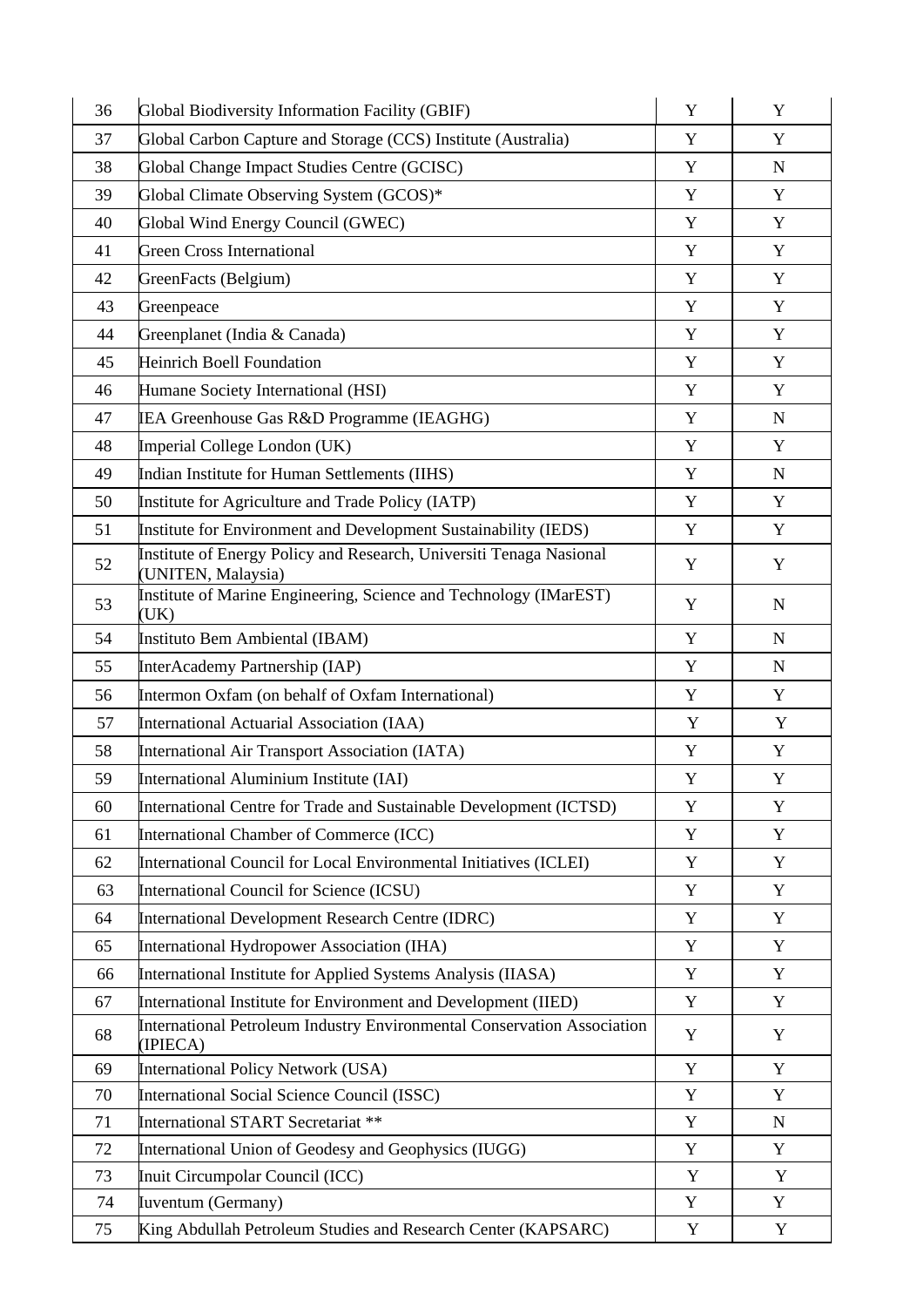| 76  | London School of Economics and Political Science (LSE)                         |             | Y           |
|-----|--------------------------------------------------------------------------------|-------------|-------------|
| 77  | Many Strong Voices (MSV)                                                       | Y           | N           |
| 78  | Mary Robinson Foundation - Climate Justice                                     | Y           | Y           |
| 79  | Natural Resources Defense Council (NRDC) (USA)                                 | Y           | Y           |
| 80  | New World Hope Organization (NWHO)                                             | Y           | Y           |
| 81  | OASIS (Serbia)                                                                 | Y           | Y           |
| 82  | Office for Climate Education (OCE)                                             | Y           | ${\bf N}$   |
| 83  | Organisation of Development and Human Rights of Cameroon (GICAR-<br>CAM)       | Y           | Y           |
| 84  | Overseas Development Institute (ODI) (UK)                                      | Y           | Y           |
| 85  | ParlAmericas                                                                   | Y           | $\mathbf N$ |
| 86  | Princeton University (USA)                                                     | $\mathbf Y$ | $\mathbf Y$ |
| 87  | Regional Environmental Centre for Central Asia (CAREC)                         | Y           | Y           |
| 88  | Research and Development Centre, Nepal                                         | Y           | Y           |
| 89  | Royal Meteorological Society (UK)                                              | Y           | Y           |
| 90  | Rutgers University (USA)                                                       | Y           | Y           |
| 91  | Sasakawa Peace Foundation (SPF)                                                | Y           | Y           |
| 92  | School of Public and Environmental Affairs (SPEA), Indiana University<br>(USA) | Y           | $\mathbf N$ |
| 93  | Scientific Committee on Oceanic Research (SCOR)                                |             | N           |
| 94  | SILVA (Arbres, Forêts et Sociétés)                                             |             | Y           |
| 95  | SouthSouthNorth Projects Africa (SSN)                                          |             | Y           |
| 96  | Stockholm Environment Institute (SEI) (Sweden)                                 |             | Y           |
| 97  | <b>Stockholm Resilience Centre</b>                                             | Y           | $\mathbf N$ |
| 98  | The Climate Group                                                              | Y           | Y           |
| 99  | The Nature Conservancy (TNC)                                                   | Y           | Y           |
| 100 | The World Energy Council (WEC)                                                 | Y           | Y           |
| 101 | Third World Network (TWN)                                                      | Y           | Y           |
| 102 | Transparency International (TI)                                                | Y           | Y           |
| 103 | Tyndall Centre for Climate Change Research (UK)                                | Y           | Y           |
| 104 | United Nations Foundation (UNF)                                                | Y           | Y           |
| 105 | Université catholique de Louvain (Begium)                                      | Y           | $\mathbf N$ |
| 106 | University College London (UK)                                                 | Y           | Y           |
| 107 | University of Linköping (Sweden)                                               | Y           | Y           |
| 108 | University of Nijmegen (Netherlands)                                           |             | Y           |
| 109 | <b>Wetlands International</b>                                                  | Y           | $\mathbf N$ |
| 110 | World Business Council for Sustainable Development<br>(WBCSD)                  | Y           | Y           |
| 111 | World Climate Research Centre (WCRP)**                                         | Y           | Y           |
| 112 | World Coal Institute                                                           | Y           | Y           |
| 113 | World Federation of United Nations Associations (WFUNA)                        | Y           | Y           |
| 114 | World Resources Institute (WRI)                                                | Y           | Y           |
| 115 | WWF International (WWF)                                                        | Y           | Y           |